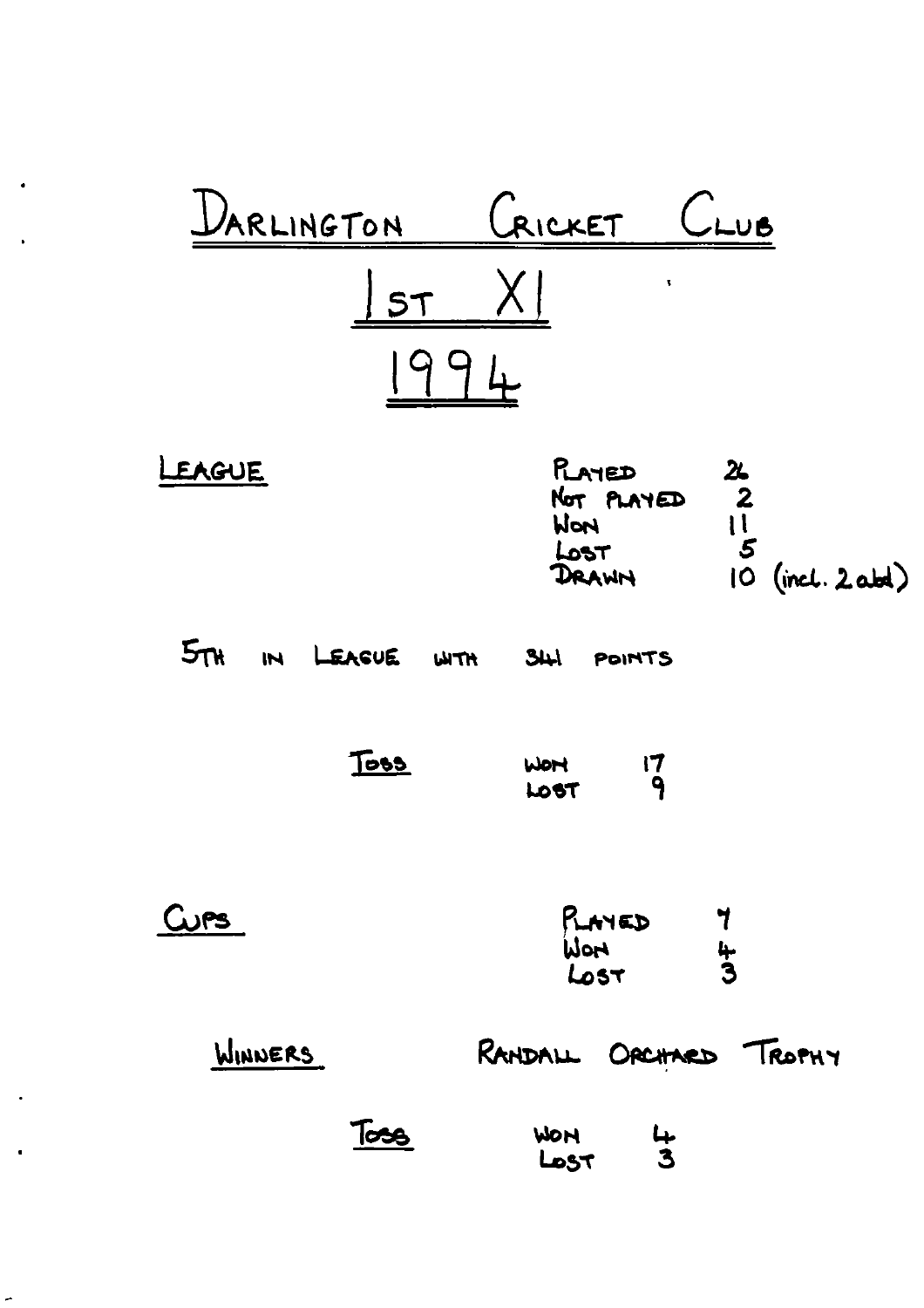## LEAGUE

|                                 | Matches          | Im <sup>3</sup> | Ruas                    | Highest<br><b>Score</b>           | $n -$<br><b>Out</b> | $\mathsf{Comp}^{\mathsf{d}}$<br>$\ln n^9$ | AVERAGE        | <b>Bals</b><br>Facel       | رداناها<br>-Fun | ЦS.             | <b><i>Pumber</i></b> of<br>ڪا |
|---------------------------------|------------------|-----------------|-------------------------|-----------------------------------|---------------------|-------------------------------------------|----------------|----------------------------|-----------------|-----------------|-------------------------------|
| A. JADEJA                       | 17               | 17              | 811                     | $12b$ <sup>*</sup>                | 4                   | 13                                        | 62.385         | 1162                       | 1.433           | 98              | $\overline{2}$                |
| M. STAINSBY                     | 26               | 26              | 1060                    | $89$ *                            | 5                   | $\boldsymbol{2}$                          | 50.476         | 1918                       | 1.809           | 147             | ,                             |
| M.H.D COWELL                    | 20               | 18              | 537                     | 15                                | $\overline{2}$      | 16                                        | 33.563         | $103 +$                    | 1.926           | 57              | 2                             |
| K.RODDY                         | 15               | 12              | 265                     | 55                                | 4                   | $\boldsymbol{\beta}$                      | 33.125         | <b>LS2</b>                 | 1.706           | 31              | 3                             |
| $G.$ Moop $\uparrow$            | 23               | 15              | 245                     | ₩ <sup>*</sup>                    | 5                   | ١o                                        | 21.5           | $\mu$ D $\mu$              | 1.525           | 31              | $\bullet$                     |
| $R.J.$ $B$ <sub>1</sub> $p$ $E$ | 24               | 18              | 231                     | 53                                | $\overline{c}$      | ſĽ                                        | 14:438         | 570                        | 2448            | 20 <sub>o</sub> | ŧ                             |
| T.U. BLACKBURN                  | 22               | 14              | 137                     | $32$ <sup>*</sup>                 | 4                   | ١o                                        | 13.7           | 263                        | 1.920           | 13              | $\overline{a}$                |
| A RAINE                         | 25               | 12              | 63                      | 12                                | $\overline{3}$      | 9                                         | $\overline{7}$ | 150                        | 2331            | $\overline{3}$  |                               |
| Also batted                     |                  |                 |                         |                                   |                     |                                           |                |                            |                 |                 |                               |
| D. de SILVA                     | $\mathbf{2}$     | $\mathbf{z}$    | ኤ                       | $55*$                             | ι                   | $\mathbf{I}$                              | 8 <sub>b</sub> | 150                        | 1.744           | $\overline{2}$  |                               |
| D.C.S. EVERML                   | 5 <sup>5</sup>   | 5               | 55                      | $15^{\textcolor{white}{\bullet}}$ | $\overline{2}$      | $\overline{\mathbf{3}}$                   | 18.333         | 9 <sub>1</sub>             | 1.709           | $\mathbf 7$     |                               |
| R. MANUEL                       | Ħ                | $\mathbf{L}$    | 73                      | 33                                |                     | 5                                         | 14.6           | <b>II5</b>                 | 1.575           | $\mathcal{U}$   |                               |
| P. STABLER                      | 14               | 8               | 113                     | 45                                | Ō                   | 8                                         | 14.125         | 93                         | 0.823           | II.             | 4                             |
| D.J.B. MORGANS                  | 8                | b               | 5 <sub>o</sub>          | 27                                | ١                   | 5                                         | Iо             | 91                         | 1.82            | 4               | ۱                             |
| J W. HATCH                      | 4                | 3               | 20                      | $\mathbf{1}$                      |                     | $\overline{z}$                            | 10             | $\mathcal{F}$              | $3 - 95$        | 3               |                               |
| A.R. FOTHERGILL                 | 5                | 5               | 44                      | $2+$                              | Ò                   | 5                                         | 8.8            | 9o                         | $2 - 045$       | 3               |                               |
| T. <b>JOBSON</b>                | 6                | 4               | 28                      | <b>21</b>                         | $\mathbf{0}$        | 4                                         | ٦              | 54                         | 1.929           | 4               |                               |
| F SMITH                         | ł                | I               | 4                       | 4                                 | O                   | 1                                         | 4              | İD                         | 2.5             | I               |                               |
| A GRAY                          | $\boldsymbol{g}$ | 5               | 7                       | 4                                 | $\overline{3}$      | $\mathbf{2}$                              | 3.5            | 52                         | 7.429           |                 |                               |
| J LANRENCE                      | 14               | $\overline{2}$  | $\overline{\mathbf{3}}$ | $3^+$                             | ł                   | 1                                         | 3              | 8                          | 2.667           |                 |                               |
| R.G WHITESIDE                   | Ł                | ł               | $\overline{3}$          | $\overline{3}$                    | $\mathbf 0$         | $\mathbf{l}$                              | 3              | $\boldsymbol{\mathcal{Z}}$ | $7 - 67$        |                 |                               |
| C. WHITTON                      |                  | ١               | I                       |                                   | $\mathsf D$         | $\mathbf{l}$                              | I              | 15                         | 15              |                 |                               |
| K.D.M <sub>off</sub>            | 22               | 6               | 9                       | $3^*$                             | 6                   | 0                                         |                | 68                         | 7.556           |                 |                               |
| K. M WHALEY                     | $\overline{2}$   | $\overline{2}$  | $\overline{17}$         | $q^*$                             | $\mathbf{z}$        | 0                                         |                | 3 <sub>O</sub>             | 1.75            |                 |                               |

RUNS SCORED FOR

WICKETS  $L$  $-5$ 

AVERAGE  $29.859$ 

 $\mathbf{L}$ 

 $\overline{\phantom{0}}$ 

 $\sim$   $\sim$ 

22. p

 $\mathbf{r}$ 

 $\frac{1}{142}$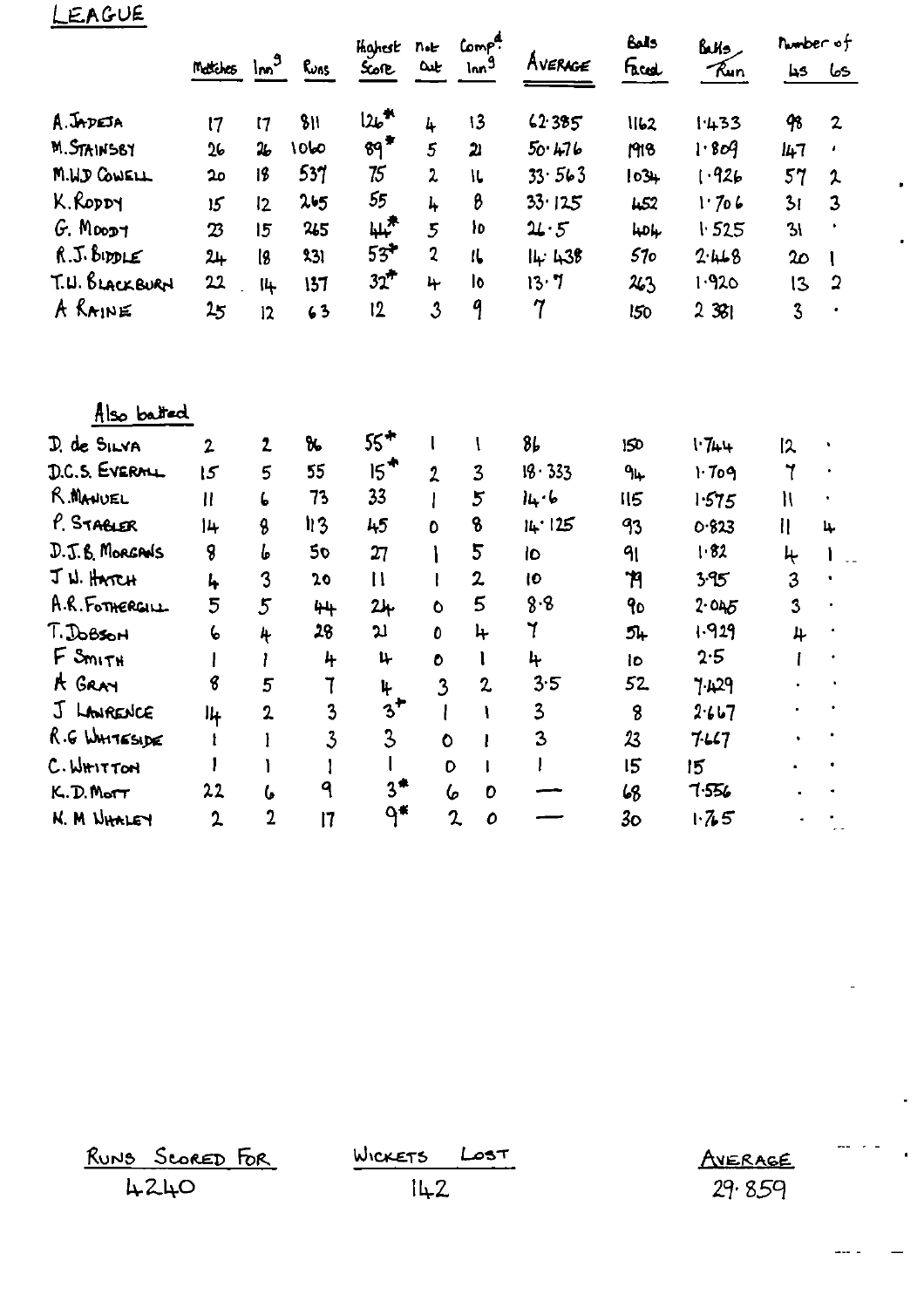|                                              | bjs.             | <b>OVERS</b>           |                     | Mdn Ruas Wet     |                | AVERAGE        | ક્ટિક<br><b><i><u>fooding</u></i></b> | kny∕<br>$\gamma_{\rm pc}$ | <b>Strib</b><br>Rate |                | <i>nonber</i> of<br>wides bun: |
|----------------------------------------------|------------------|------------------------|---------------------|------------------|----------------|----------------|---------------------------------------|---------------------------|----------------------|----------------|--------------------------------|
| JLAWRENCE                                    | 955              | 1551                   | 25                  | 5 <sub>ll</sub>  | 22             | 23.227         | 4-52                                  | 3 293                     | 43.409               | $\overline{3}$ | 20                             |
| A JADEJA                                     | 131              | 214                    | 27                  | 7.1              | 3 <sub>l</sub> | $24 - 742$     | $5 - 37$                              | 3.584                     | 42.290               | 1              | 26                             |
| A RAINE                                      | 1917             | $31 + 5$               | 47                  | 1197             | $\mathbf{3}$   | $33 \cdot 25$  | $6 - 68$                              | 3.802                     | 54.083               |                | 56                             |
| KD MOTT                                      | 1931             | $32 \cdot 3$           | 72                  | 1118             | 33             | 33.579         | $4 - 45$                              | 3.477                     | 58.55                | 2              | $\sim$ 100 $\pm$               |
| Also bowled                                  |                  |                        |                     |                  |                |                |                                       |                           |                      |                |                                |
| M W D CONELL                                 | 3 <sub>o</sub>   | 5                      | L                   | 19               | $\mathbf{2}$   | ふら             | $2 - 19$                              | 3.8                       | 15                   |                |                                |
| R MANUEL                                     | 37 <sub>b</sub>  | $\mathsf{G}$           | 8                   | 5بىلا            | 12             | 20.117         | $5 - 12$                              | 4.016                     | 31.333               |                | 9                              |
| G MOODY                                      | $\boldsymbol{n}$ | 3                      | $\bullet$           | 21               | Ł              | 21             | $I - 2I$                              | $\overline{7}$            | 18                   |                |                                |
| R J BIDDLE                                   | 143              | 23.5                   | 2                   | 104              | 4              | 2 <sub>b</sub> | $4 - 28$                              | 4364                      | 35.75                |                |                                |
| A GRAY                                       | IL               | $\boldsymbol{\lambda}$ | 3                   | 113              | 3              | 37.667         | $3 - 35$                              | 4 185                     | 54                   |                | ٠                              |
| JW HATCH                                     | $ b+$            | 27                     |                     | I <sub>0</sub> 3 | 2              | 54             | 2-62                                  | $\mathbf{u}$              | 62                   |                | $\mathbf{z}$                   |
| T.W BLACKBURN                                | 6                | $\mathbf{I}$           | O                   | 4                | $\mathbf 0$    |                | $0 - 4$                               | 4                         |                      |                | ٠                              |
| T DOBSON                                     | $30^{\circ}$     | 5                      | O                   | 29               | $\mathbf o$    |                | $0 - 29$                              | 58                        |                      | $\bullet$      | $\bullet$                      |
| A R FOTHERGILL                               | $\mathbf{L}$     | ll.                    | 0                   | 64               | $\mathbf o$    |                | $0 - 22$                              | 5.818                     |                      | I              | ٠                              |
| Catches                                      |                  |                        |                     |                  |                |                |                                       |                           |                      |                |                                |
| M STAINBOY                                   | 15               |                        | $RJ.$ $BIDDLE$      |                  |                |                |                                       | K.D. MotT                 | 2                    |                |                                |
| D.C.S.EVERALL                                | -8               |                        |                     | AR FOTHERGILL    |                | 4              |                                       | D. de SILVA               |                      |                |                                |
| TW BLACKBURN                                 | 7                |                        | R. MANUEL           |                  |                |                | A GRAY                                |                           |                      |                |                                |
| G MOODY                                      |                  |                        |                     | P. STABLER       |                |                |                                       | J. LAWRENCE               |                      |                |                                |
| $M W D$ CONELL $\begin{cases} 5 \end{cases}$ |                  |                        |                     | D.J.B. MORGANS   |                |                |                                       | N.M. WHALEY               |                      |                |                                |
| A.JADEJA                                     |                  |                        | A. RAINE<br>K.Roppy |                  |                |                |                                       | C.WHITTON                 |                      |                |                                |
| Stumpings<br>D.C.S. EVERALL                  |                  |                        |                     |                  |                |                |                                       |                           |                      |                |                                |
|                                              |                  | י                      |                     |                  |                | M. STAINSBY    | Ł                                     |                           |                      |                |                                |

| RUNS SCORED AGAINST | WICKETS TAKEN | AVERAGE |
|---------------------|---------------|---------|
| 4533                | ۔2ما ا        | 27.981  |

×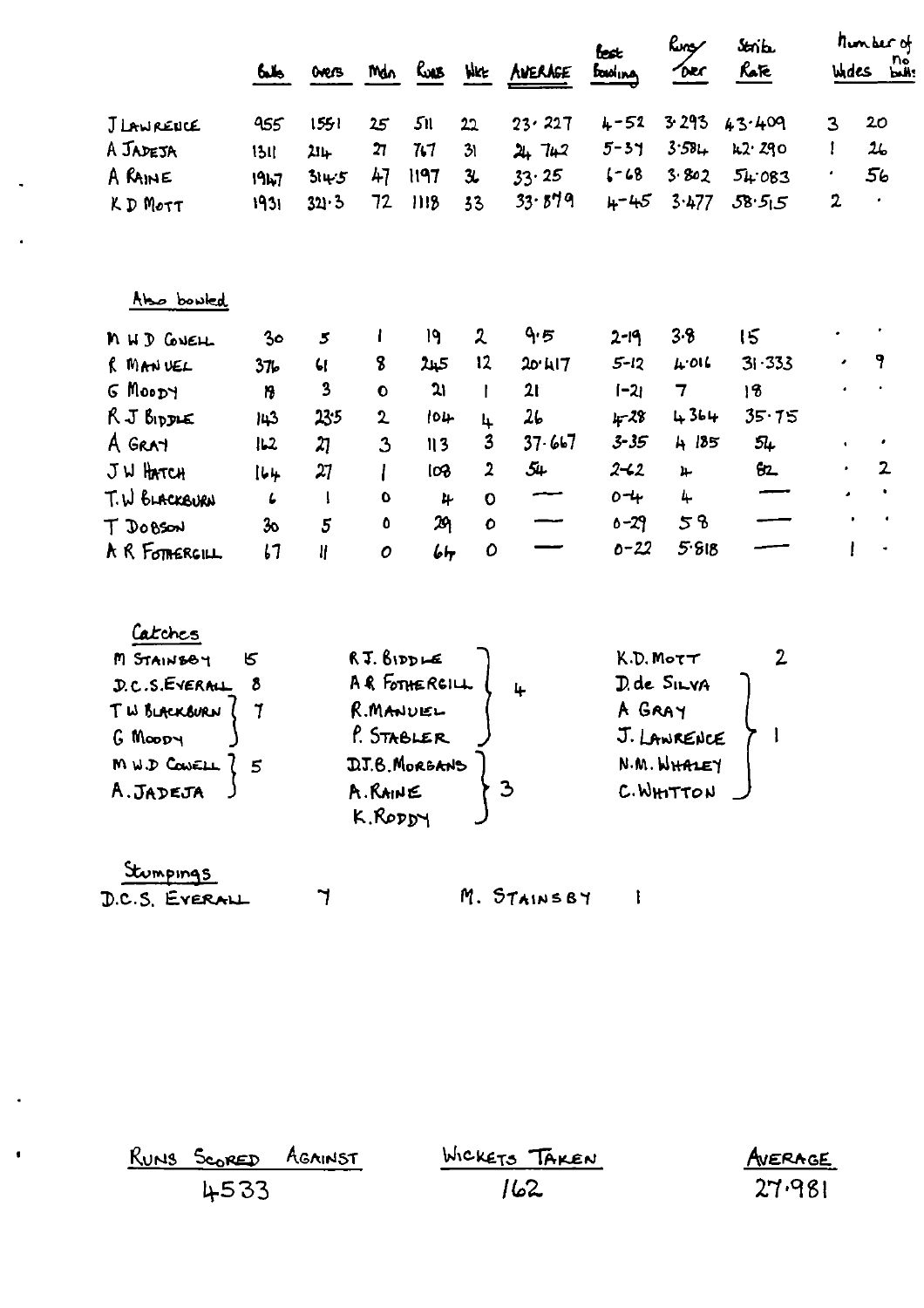## $CUPS$

|                |                   |                |                |                                      | Not Comp <sup>d</sup><br>Highest |                         |                  | Balls                | مكلمكا           |                          | Rumber of |  |
|----------------|-------------------|----------------|----------------|--------------------------------------|----------------------------------|-------------------------|------------------|----------------------|------------------|--------------------------|-----------|--|
|                | Matches Inn. Ruas |                |                | Score                                | <b>Out</b>                       | لمما                    | Averace          | <u>Freed</u>         | Pu r             | $\frac{1}{2}$ 65         |           |  |
| A JADESA       | $\overline{3}$    | $\overline{5}$ | 250            | 107                                  |                                  | $\overline{2}$          | 125              | 175                  | o·7              | 20                       | 10        |  |
| K RODDY        | 5                 | 5              | 19J            | 52                                   | O                                | 5                       | 362              | 29                   | 1.34             | م2                       |           |  |
| P. STABLER     | 7                 | 7              | 170            | 49                                   |                                  | L                       | 28.333           | IЩ                   | 0.44             | $\mathbf{H}$             | 9         |  |
| A RAINE        | 7                 | 5              | $\mathbf{a}$   | $32^*$                               | $\overline{2}$                   | $\overline{\mathbf{3}}$ | 19               | 48                   | 0881             | 4                        | 1         |  |
| In STAINSBY    | L                 | $\bullet$      | ሚ              | $\mathfrak{R}$                       | $\mathbf o$                      | L                       | $15 - 33$        | 165                  | 1.793            | $\mathbf 2$              | 4         |  |
| R.J. BoppLE    | 4                 | 4              | 38             | $\mathfrak{U}$                       | I                                | 3                       | 12.47            | 53                   | 1395             | 4                        | ٠         |  |
| <b>G</b> Moori | 7                 | 6              | 47             | $\mathsf{I}7$                        |                                  | $\overline{5}$          | 9·               | 43                   | 1340             | $\overline{\mathcal{L}}$ | ٠         |  |
| T. W BLACKBURN | 7                 | b              | $\mathbf{z}_1$ | $\mathbf{h}$                         | $\overline{3}$                   | $\mathfrak{Z}$          | 7                | 21                   |                  |                          |           |  |
| Also batted    |                   |                |                |                                      |                                  |                         |                  |                      |                  |                          |           |  |
| 1. KHAN        |                   |                | 43             | 43                                   | $\mathbf C$                      |                         | 43               | 43                   |                  |                          |           |  |
| D. de SILVA    |                   |                | ١.             | 6                                    | $\mathbf O$                      |                         | 6                | 15                   | 2163             |                          |           |  |
| R MANUEL       | 4                 | $\mathbf{2}$   | 8              | 5                                    | $\mathcal O$                     | 2                       | 4                | Π                    | 1.375            |                          |           |  |
| A GRAY         | 5                 | 2              | $\lambda$      | $\mathcal{Z}^{\bullet}$              |                                  |                         | $\boldsymbol{z}$ | 4                    | $\boldsymbol{2}$ |                          |           |  |
| N.M WHALEY     | 5                 | $\overline{2}$ | 6              | $5^{\textcolor{red}{\blacklozenge}}$ | $\mathbf{c}$                     | 0                       |                  | 6                    |                  |                          |           |  |
| F.Smith        | $\overline{2}$    |                | $\mathbf{r}$   | $2^*$                                |                                  | 0                       |                  | $\overline{\lambda}$ |                  |                          |           |  |

Played but did not bat

J. LAWRENCE  $\mathbf{B}$ K.D. Morr  $\frac{1}{2}$ C. WHITTON  $\overline{2}$ 

| RUNS SCORED | FOR. |
|-------------|------|
| 999         |      |

WICKETS LOST<br>38



¥.

 $\ddot{\phantom{a}}$ 

 $\bullet$ 

 $\mathbf{r}$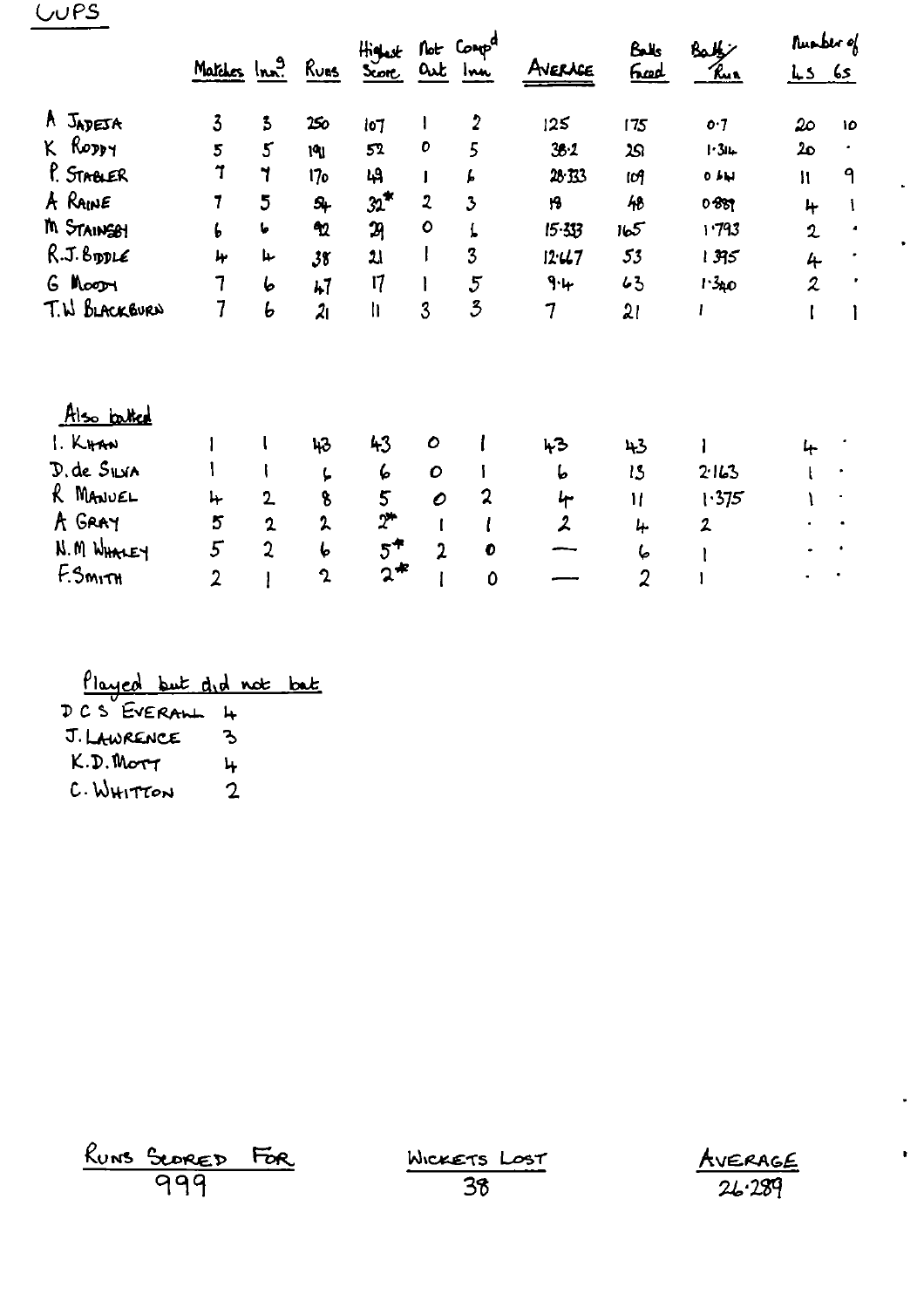|                                      | <u>Bails</u>   |                |              |     |                                 | Overs Mdn Runs Wet. AVERADE | best<br>Bowling | $rac{\text{f}_\text{up}}{\text{f}_\text{up}}$ | Strike<br><u>late</u>      | Munder,<br>Woles be | ru             |
|--------------------------------------|----------------|----------------|--------------|-----|---------------------------------|-----------------------------|-----------------|-----------------------------------------------|----------------------------|---------------------|----------------|
| <b>HM WHALEY</b>                     | 93             | 5 <sup>2</sup> | $\mathbf o$  | 75  | $\mathcal{I}$                   | $1071 +$                    | $3 - 27$        | 5                                             | 13.286                     | ١                   | $\sim$         |
| J LANRENCE                           | 125            | ${\bf 2}$      |              | 75  | 5                               | 15                          | $3 - 13$        | 375                                           | $\boldsymbol{\mathcal{Z}}$ | $\mathbf{I}$        | $\mathbf{h}$   |
| A RAINE                              | 243            | 36.5           | 5            | 153 | 9                               | 17                          | $3-10$          | 3.940                                         | 27                         | 3                   | $\overline{7}$ |
| A GRAY                               | 90             | $\mathsf{15}$  | $\circ$      | 87  | 5                               | $17 +$                      | $3 - 38$        | 58                                            | 18                         |                     |                |
| R. MANUEL                            | 98             | 15.3           | $\bullet$    | 116 | $\vdash$                        | 29                          | $3 - 33$        | 7.484                                         | $2 + 5$                    | $\frac{1}{2}$       |                |
| K.D MOTT                             | 133            | 22             | Ł            | 97  | $\mathbf{3}$                    | 32.333                      | $1-13$          | 4.409                                         | 44.333                     |                     | $\blacksquare$ |
| A JADEJA                             | 92             | $5^{\circ}$    | $\mathbf{2}$ | 72  | $\overline{2}$                  | 36                          | $2 - 49$        | 48                                            | Щ,                         | $\overline{2}$      | $\bullet$      |
| <u>Also bowled</u>                   |                |                |              |     |                                 |                             |                 |                                               |                            |                     |                |
| KHAN<br>$\mathbf{L}$                 | 48             | 8              | $\mathbf{o}$ | 45  | $\mathbf{z}$                    | 22.5                        | $2 - 45$        | 5.625                                         | $2+$                       |                     |                |
| STAINSBY<br>M                        | 3 <sub>l</sub> | 5              | $\bullet$    | 35  | $\bullet$                       |                             | $0 - 35$        | $\mathbf 7$                                   |                            |                     |                |
|                                      |                |                |              |     |                                 |                             |                 |                                               |                            |                     |                |
| <u>lutches</u><br>$M_{\odot}$ $\sim$ |                |                |              |     | $\theta$ is the set of $\theta$ |                             |                 |                                               |                            |                     |                |

| $G.$ Moo <sub>p</sub> $\left\{\right.$ | $R.J$ $B$ <sub>1</sub> $D$ $D$ $LE$ |
|----------------------------------------|-------------------------------------|
| K RODDY                                | TW BLACKBURN                        |
| A GRAY                                 | A RAINE                             |
| M STAINSBY                             | N M. WHALEY                         |

Stumping<br>D.C.S EVERALL 1

 $\ddot{\phantom{1}}$ 

J.

 $\bullet$ 

 $\ddot{\cdot}$ 

| RUNS SCORED AGAINST | WICKETS TAKEN | AVERAGE |
|---------------------|---------------|---------|
| 809                 | 43            | 18814   |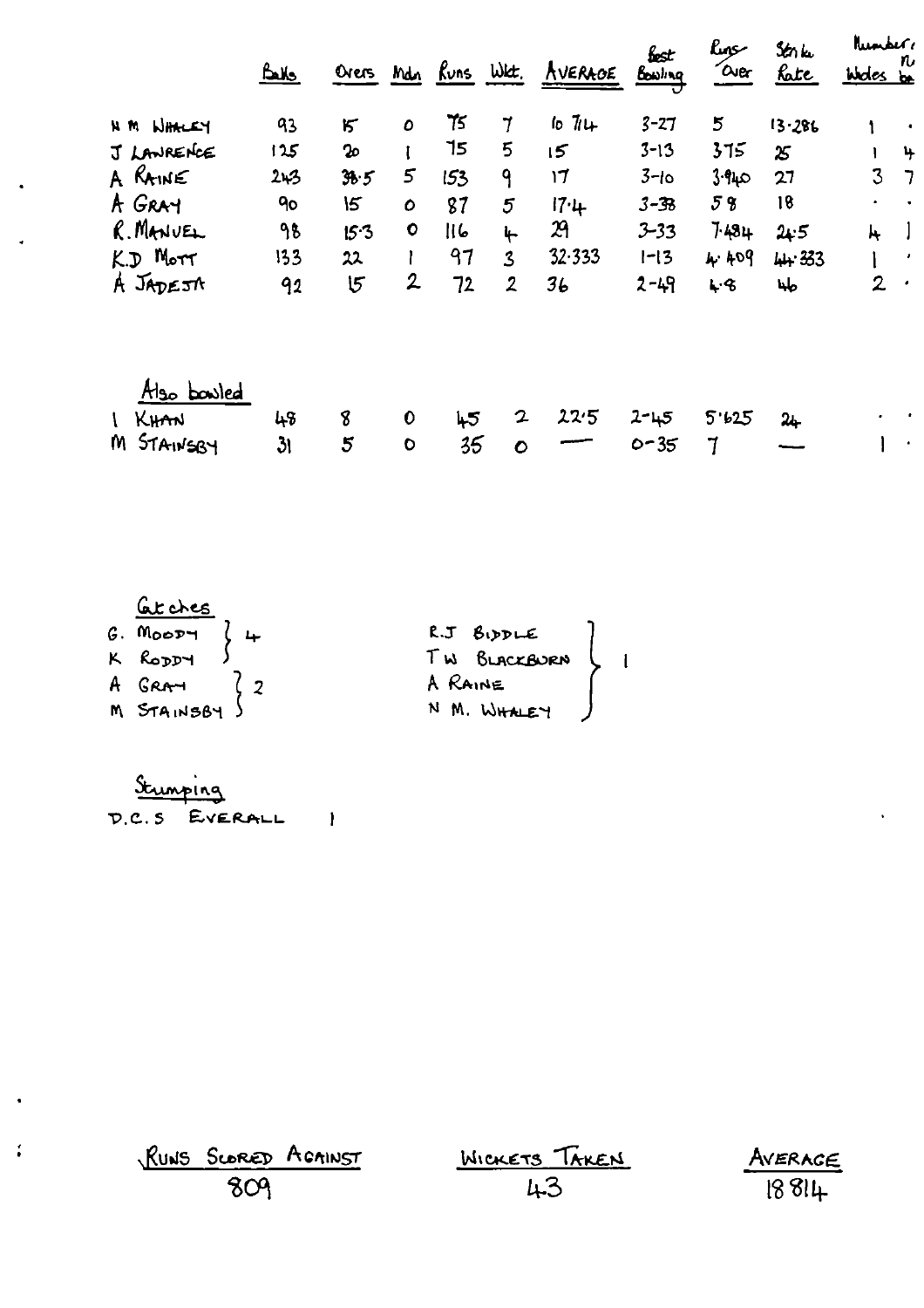BATTING

| locs i<br>$\left( \circ \right)$<br>$126$ $\times$ NARTLEPOOL<br>$\Lambda$ . Jadra .<br>$100 - 4$ $107 - 64$ s<br>$50$ of 61 loads<br>LEAGUE |             |
|----------------------------------------------------------------------------------------------------------------------------------------------|-------------|
| A JADEJA III <sup>R</sup> v Thorwasy<br>(a)<br>LENGUE<br>جاما<br>$10+p$                                                                      |             |
| $\mathcal{L}$<br>$A.$ JADESM $.$ 107 $\vee$ EPPLETON<br><b>Cup</b><br>3,<br>59                                                               |             |
| 39<br>A JADEJA 102" V KICHMONDSHIRE (a) CUP<br>80                                                                                            |             |
|                                                                                                                                              |             |
| 505<br>$A.$ $J$ A $D$ $E$ $SA$<br>$93$ v Normanist $H$ ALL $(L)$<br>LEAGUE<br>$45$ balls<br>50 y                                             |             |
| M STAINSBY 99 Y THORNABY<br>(小)<br>LEAGUE<br>78                                                                                              |             |
| A JADEJA<br>82 <sub>2</sub><br>V THORNABY<br>$\left( \kappa \right)$<br>83<br>LEAGUE                                                         |             |
| A JADESA $\therefore$ 81 $\vee$ bishop AUCCLAND $(a)$<br>71<br>LEAGUE                                                                        |             |
| M.N.D. CONELL<br>75 V BLACKHALL<br>83<br>$(\triangleright)$<br>LEAGUE                                                                        |             |
| M. STAINSBY 71 V BISHOP AUCKLAND (a) LEAGUE<br>94                                                                                            |             |
| 69<br>V DARLINGTON R.A. (K)<br>90<br>A JADEJA<br>LEAGUE                                                                                      |             |
| M STAINSBY 68 <sup>7</sup> Y NORMANBY HALL<br>٢J<br>$\langle \cdot \rangle$<br>LE AGUE                                                       |             |
| <b>Y</b> THORNABY<br>M N.D CONELL<br>$\overline{57}$<br>73<br>(a)  <br>LEAGUE                                                                |             |
| <b>V MARSKE</b><br>M STAINSBY<br>57 <sub>1</sub><br>67<br>LEAGUE<br>$\left\{ \alpha \right\}$                                                |             |
| y RICHMONDSHIRE<br>$\left(\!\leftarrow\!\right)$<br>M. STAINSBY<br>ᡇ<br>66<br>LEAGUE                                                         |             |
| $45 -$<br>93<br>V NORTHALLERTON<br>$(\mathcal{L})$<br>M STAINSBY<br>LEAGUE                                                                   |             |
| A JADEJA<br>Y NORTHALLERTON<br>$(\lambda)$<br>ىم<br>$62-$<br>LEAGUE                                                                          |             |
| 89<br>$M$ STANSBY $\cdot$ 61 <sup>°</sup> $\vee$ SALTGURH<br>LEAGUE<br>$\boldsymbol{\alpha}$                                                 |             |
| M STAINSBY<br><b>v</b> BLACKHATL<br>اما<br>$(\boldsymbol{k})$<br>LEAGUE<br>106                                                               |             |
| M. STAINSBY<br>57<br>V REDCAR<br>LEAGUE<br>(e)<br>66                                                                                         |             |
| 56<br>M. STAINSBY<br>Y STOCKTON<br>$(\lambda)$<br>LEAGUE<br>104                                                                              |             |
| $D.$ de SILVA 55 <sup><math>\pi</math></sup> Y SALTEURN<br>$\mathcal{L}$<br>Ы<br>LEAGUE                                                      |             |
| v REDCAR<br>K RODDY<br>55<br>LEAGUE<br>52<br>$\alpha)$                                                                                       |             |
| 5 <sub>k</sub><br>$(\mathcal{L})$<br>M STAINSBY<br>V MIDDLESBROUGH<br>73<br>LEAGUE                                                           |             |
| V RICHMONDSHIRE<br>M.WD COWELL<br>$\lambda$<br>$5+$<br>83<br>LEAGUE                                                                          |             |
| MW.D CONELL<br>$5\mu$ V KICHMONDSHIRE $(a)$ LEAGUE<br>100                                                                                    |             |
| $53^{\prime\prime}$ y Bishop Avekland $(k)$ LEAGUE<br>R J. BIDDLE<br>92                                                                      |             |
| $53$ $\sqrt{ }$ $\sqrt{ }$ $50\%$ $\sqrt{ }$<br>98<br>K.RODDY<br>$(h)$ LEAGUE                                                                |             |
| K RODDY<br>52 v BARNARD CASTLE (neut) Cur<br>57                                                                                              |             |
| M STAINSBY<br>$51$ $\vee$ BISHOP AVEKLAND $(L)$ LEAGUE<br>80                                                                                 |             |
| M. STAINSBY<br>99<br>50<br><b>v</b> NORTON<br>$(a)$ LEAGUE                                                                                   |             |
| FASTEST 50                                                                                                                                   |             |
| A JADEJA V EPPLETON<br>$\mathcal{L}$<br>$36$ $64$<br>Cup<br>off<br>PARTNERSHIPS<br>HIGHEST LEAGUE                                            |             |
| $171$ <sup>*</sup> $\vee$ NORMANBY HALL $(4)$<br>IST WKT<br>A JADEJA + M.STAINSBY                                                            | $240$ balls |
| 2ND WKT<br>M STAINSBY + M.WD. COWELL<br>$147$ v THORNABY<br>(a)                                                                              | $161$ belts |
| 3RD.<br>WKT.<br>M STAINSBY + K.RODDY<br>y Stockton<br>62<br>$\omega$                                                                         | $ O $ belo  |
| WKT<br>$+ \pi$<br>100 <sup>48</sup><br>G MOODY & D. de SILVA<br>V SALTBURN<br>(R)                                                            | $114$ balls |
| 5n<br>икт<br>K RODDY & G. MOODY<br>$h5$ <sup>T</sup><br>Y GUISBORDUGH<br>$\lambda$ )                                                         | $95$ balls  |
| $6T_H$ $N_{KT}$<br>$G.M$ $op + P.S$ TABLER<br>v Richmonipsmre<br>$8+$<br>' പ                                                                 | $76$ bits   |
| NKT<br>$56$ *<br>$7\pi$<br>G MOODY . TW. BLACKBURN<br><b>Y</b> REDCAR<br>(⊶)                                                                 | $38$ bels   |
| <b>8TH WKT</b><br>D de SILVA + R.MANUEL<br>ᡰᠲ<br>V DARLINGTON R.A (h)                                                                        | $67$ table  |
| ᠲᠬᡅ<br>$2L^*$ $\sqrt{M}$ MARSKE<br><b>NET</b><br>J.W. HATCH . D.C.S EVERALL<br>$(\infty)$                                                    | $47$ belo   |
| $10T + 10K$<br>D.C.S. EVERALL + K.D. MOTT<br>$19$ v NORMANBY HALL $(a)$                                                                      | $55$ bals   |
|                                                                                                                                              |             |

ä,

 $\bullet$ 

 $\ddot{\phantom{0}}$ 

j.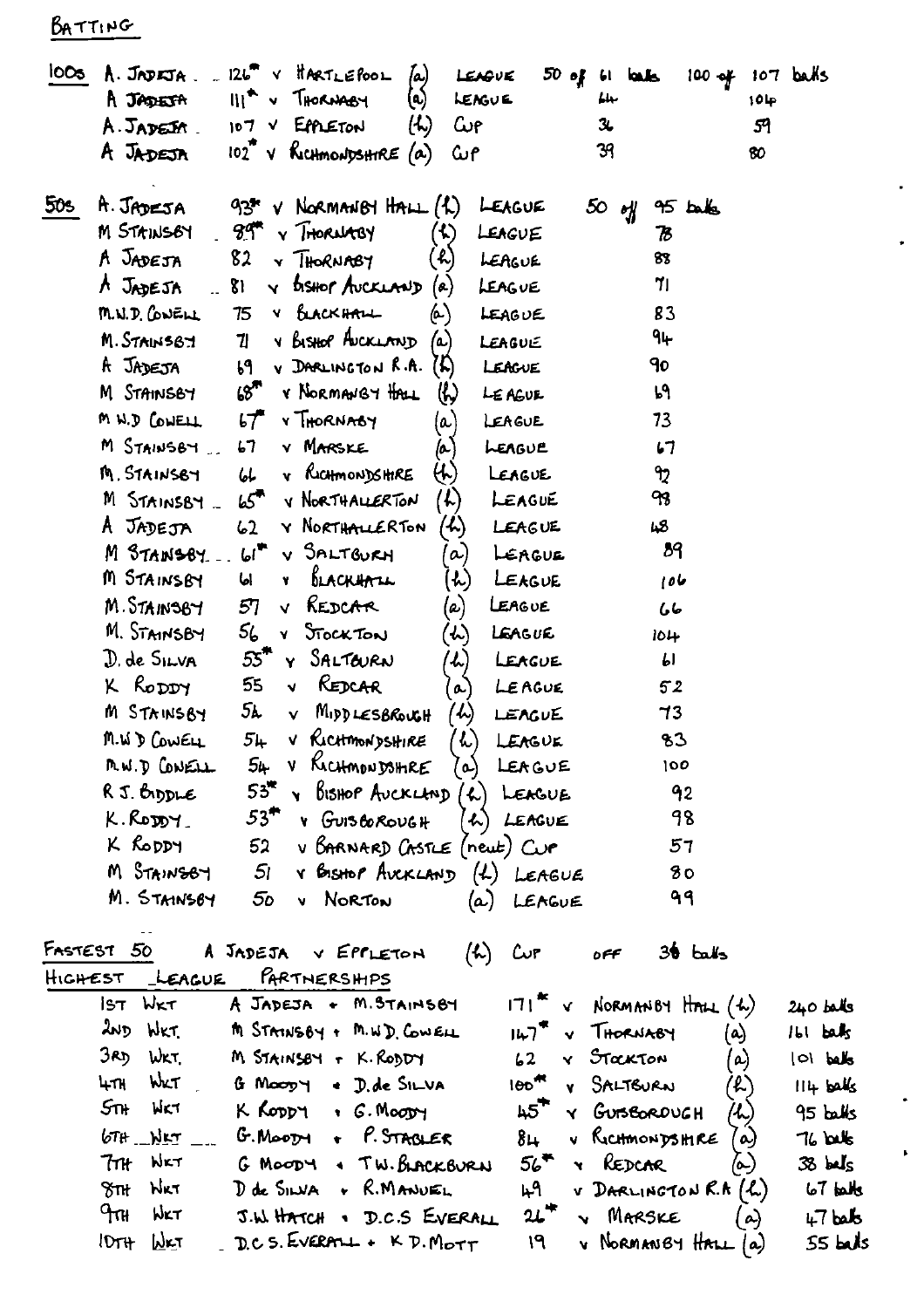LEAGUE

×

 $\ddot{\bullet}$ 

 $\ddot{\phantom{a}}$ 

 $\ddot{\bullet}$ 

|                        | BOUED                   | CAUGHT                  | L.B.W.         | <u>STUMPED</u> | <u>RUN OUT</u> |
|------------------------|-------------------------|-------------------------|----------------|----------------|----------------|
| A JADEJA               | 4                       | 8                       |                |                |                |
| M STAINSBY             | 5                       | q                       | 3              | 2              | $\overline{c}$ |
| MWD COWELL             | 3                       | 10                      | $\overline{2}$ |                |                |
| K RODDY                | $\mathbf 2$             | 5                       |                |                |                |
| $G$ Moopy              | $\overline{\mathbf{3}}$ | 5                       |                |                |                |
| $R$ J $B$ $D$ $D$ $LE$ | 6                       |                         |                |                | $\overline{3}$ |
| TH BLACKBURN           |                         | ٢                       | $\overline{2}$ |                |                |
| A. RAINE               | $5\phantom{1}$          | 4                       |                |                |                |
| D de SLVA              |                         |                         |                |                |                |
| DC.S EVERALL           |                         |                         |                |                |                |
| R MANUEL               | $\overline{2}$          | 2                       |                |                |                |
| P STABLER              | $\overline{5}$          | $\overline{2}$          |                |                |                |
| D. JB MORGANS          |                         | 4                       |                |                |                |
| J.W. HATCH             |                         | $\overline{2}$          |                |                |                |
| A R FOTHERGILL         | $\overline{2}$          |                         | $\mathbf{3}$   |                |                |
| T DOBSON               | 2                       | 2                       |                |                |                |
| F SMITH                |                         |                         |                |                |                |
| A.GRAY                 |                         |                         |                |                |                |
| J. LAWRENCE            |                         |                         |                |                |                |
| R G WHITESIDE          |                         |                         |                |                |                |
| C WHITTON              |                         |                         |                |                |                |
|                        | 42                      | 71                      | 13             | 5 <sup>2</sup> | $\mathbf{1}$   |
| $CU$ es                |                         |                         |                |                |                |
| JADEJA<br>A.           |                         | $\overline{\mathbf{2}}$ |                |                |                |
| k. Roppy               |                         | 3                       |                |                | 2              |
| P. STABLER             | 3                       |                         |                | 2              |                |
| A RAINE                |                         |                         |                |                |                |
| M STAINSBY             | 3                       |                         |                |                |                |
| R J BIDDLE             |                         |                         |                |                | 2              |
| G Moopy                |                         | 3                       |                |                |                |
| T W BACKBURN           |                         | $\mathbf{z}$            |                |                |                |
| I KHAH                 |                         |                         |                |                |                |
| D.de SILVA             |                         |                         |                |                |                |
| R MANUEL               |                         |                         |                |                |                |
| A GRAY                 |                         |                         |                |                |                |
|                        | IO                      | م) ا                    |                | مهرا           | 9              |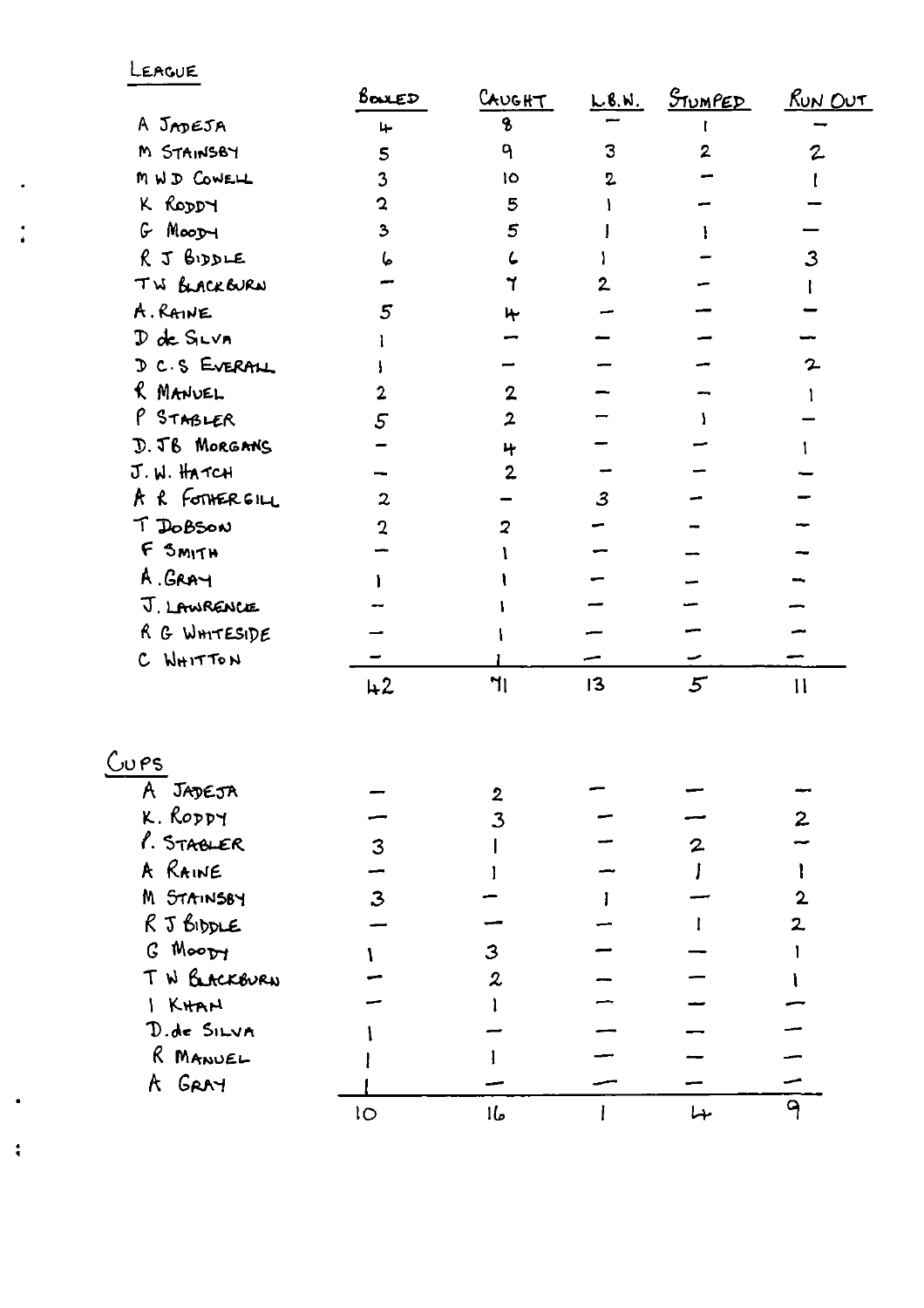BOWLING

| 6 WICKETS | A RAINE                         | $6 - 68$ v Marske $(H)$ LEAGUE                                                  |                                              |
|-----------|---------------------------------|---------------------------------------------------------------------------------|----------------------------------------------|
|           | A RAINE                         | $6 - 80$ v Bishop AUCKLAND $(k)$ LEAGUE                                         |                                              |
| 5 WICKETS | R MANUEL<br>A JADEJA<br>A RAINE | $5 - 2$ $\times$ $S$ ALTBURN<br>$5 - 37$ $\vee$ THORNABY<br>5-47 V NORTALLERTON | $(4)$ LEAGUE<br>$(4)$ LEAGUE<br>$(a)$ LEAGUE |
|           | A JADEJA<br>A JADEJA            | $5 - 46 - 7$ THORNABY<br>(a)<br>$5 - 67$ v DARLINGTON R.A $(h)$ LEAGUE          | LEAGUE                                       |

 $\hat{\mathbf{v}}$ 

 $\ddot{\cdot}$ 

L.

 $\ddot{i}$ 

## LEAGUE

|                       | BOWLED         | CAUGHT         |    | <u>L.B.W. STUMPED</u> |  |
|-----------------------|----------------|----------------|----|-----------------------|--|
| J. LAWRENCE           | 8              | 13             |    |                       |  |
| A JADEJA              | 12             | 14             | 4  |                       |  |
| A RAINE               | 13             | し              | 5  | $\mathbf{2}$          |  |
| $K.D$ Mott            | 8              | 21             |    | 3                     |  |
| MU.J COWELL           |                | $\overline{2}$ |    |                       |  |
| R MANUEL              | ىبا            |                |    |                       |  |
| G MooDy               |                |                |    |                       |  |
| $R.5$ bipple          | $\overline{2}$ |                |    |                       |  |
| A GRAY                |                | 2              |    |                       |  |
| J W. HATCH            |                | $\overline{2}$ |    |                       |  |
|                       | 47             | 79             | 12 | 8                     |  |
| C <sub>SPS</sub>      |                |                |    |                       |  |
| NM WHALEY             | ŀ۲             | 3              |    |                       |  |
| J LAWRENCE            | $\overline{2}$ | 3              |    |                       |  |
| A RAINE               | ۱.             | 3              |    |                       |  |
| A. GRAY               |                | 4              |    |                       |  |
| R MANUEL              | 3              |                |    |                       |  |
| $KD$ $M_{\text{off}}$ |                |                |    |                       |  |
| A JADEJA              | 2              |                |    |                       |  |
| KHAN                  | 2              |                |    |                       |  |
|                       | 19             | 16             |    |                       |  |

| RESULTS     |         | LEAGUE |      |       | ص   |  |
|-------------|---------|--------|------|-------|-----|--|
| BATTING     |         | WON    | LOST | DRAWN | Won |  |
| lst         | Home    |        |      | 3     |     |  |
|             | AWAY    |        | 4    |       |     |  |
|             | NEUTRAL |        |      |       | 2   |  |
| BATTING 2ND | HomE    | 5      |      | 4     |     |  |
|             | AWAY    |        |      |       |     |  |